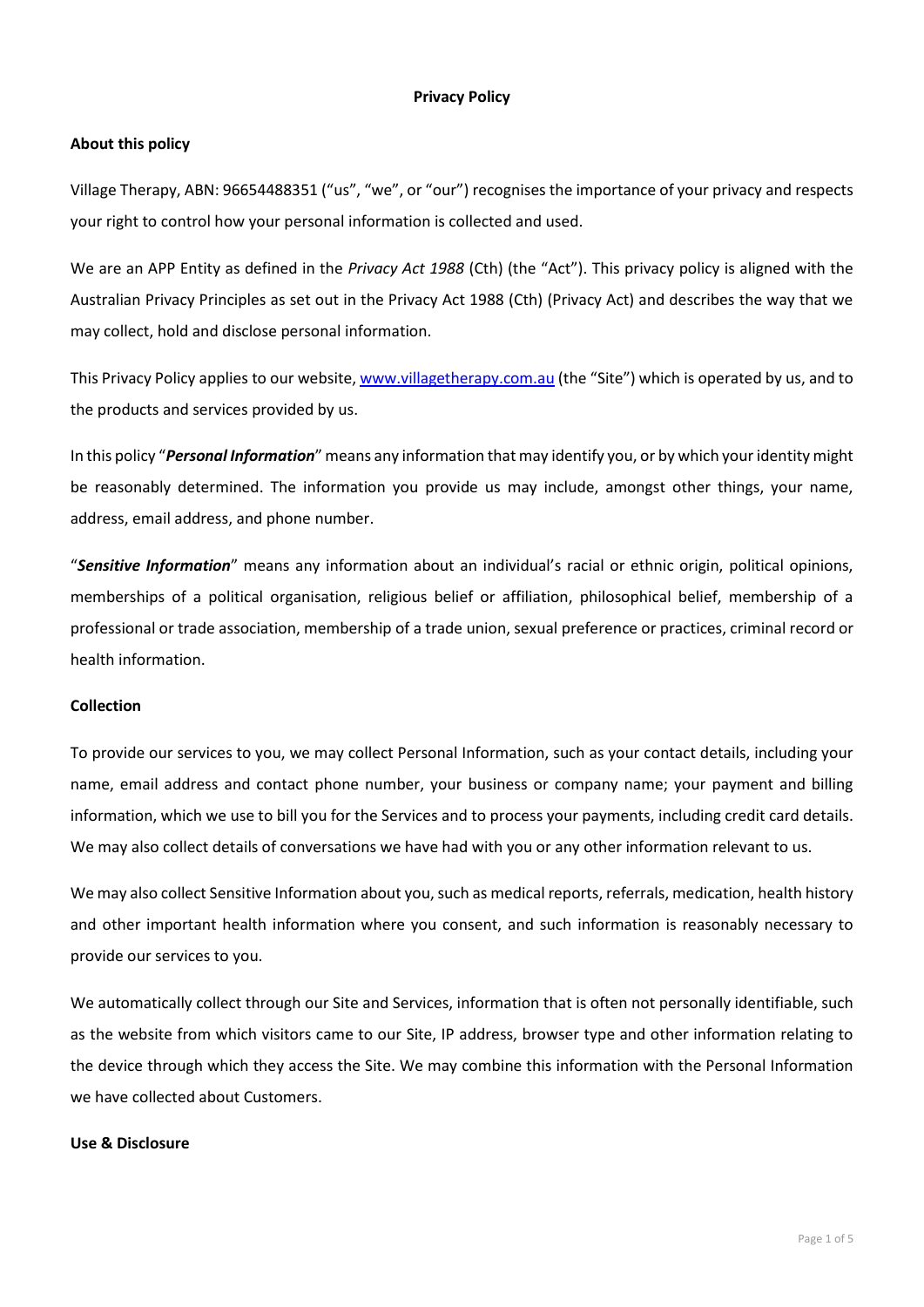Personal information collected by us will generally only be used and disclosed for the purpose it was collected. This includes maintaining your account and contact details, providing you with our products and services and processing payments. We may disclose your personal information to third parties or contractors who are integral to the order fulfilment process.

We may from time to time use personal information for another purpose where it would be reasonably expected by you or if permitted by the Privacy Act, including to effectuate or enforce a transaction, procuring advice from legal and accounting firms, auditors and other consultants.

We may also use and share aggregate or non-personally identifying information about Customers for market analysis, research, marketing or other purposes.

We will not disclose, sell, share or trade your Personal Information to any third parties unless we first receive your consent.

We may provide health Information to other medical service providers, such as your general practitioner or specialist medical practitioners. We will only supply this information with your consent, or in circumstances where it is required for the delivery of health services, such as referral to another health service provider, billing and liaising with government offices regarding Medicare entitlements and payments, where it is necessary to prevent or lessen a serious threat to a patient's life, health or safety, or other reason as permitted.

#### **Access & Accuracy**

You can access and/or correct information we hold about you at any time by contacting us at lel@villagetherapy.com.au. We encourage you to contact us to keep your Personal Information up to date.

We will respond to your request for Personal Information within a reasonable time. We reserve the right to charge an administration fee to cover the costs of responding to your request, for example, where Personal Information is held in storage.

If required by law or where the information may relate to existing or anticipated legal proceedings, we may deny your request for access to your information. We will respond to your request, setting out the reasons for our refusal in writing.

#### **Storage & Security**

We will take reasonable steps to protect your personal information from misuse, loss, unauthorised access and modification or disclosure. We use commercially reasonable physical, technical and administrative measures to protect Personal Information that we hold, including, where appropriate, password protection, encryption, and SSL to protect our Site.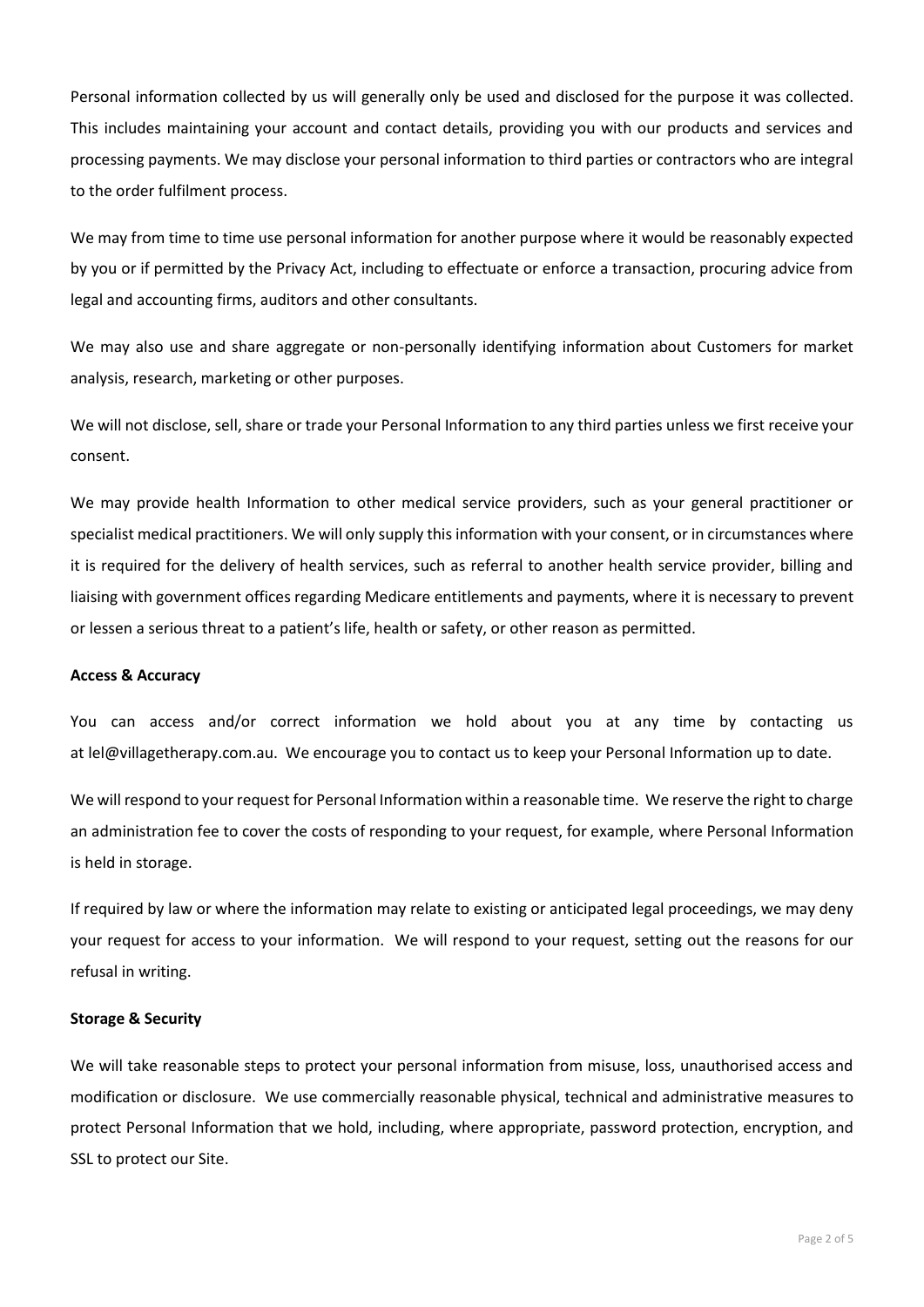Despite taking appropriate measure to protect personal information used and collected by us, please be aware that no data security measures can guarantee 100% security all of the time. We cannot guarantee the security of any information transmitted to us via the internet and such transmission is at your risk.

If we no longer require the use of your personal information, we will take reasonable steps to destroy or permanently de-identify it.

Personal information may be stored electronically through third party data centres, which may be located overseas, or in physical storage at our premises or third-party secure storage facilities.

You are solely responsible for the maintaining the secrecy of any passwords and other account information pertaining to our Platform, apps or services.

### **Data Breach Notification Scheme**

If we have reason to suspect a data breach has occurred, we will undertake an assessment in accordance with the Notifiable Data Breach Scheme. If we determine there has been an eligible data breach, we will notify you as soon as reasonably practicable.

If the breach relates to the *My Health Records Act*, we may disclose your personal information to the My Health Records System Operator under s 73A of that Act.

#### **Identifiers**

An identifier is a unique number assigned to an individual to identify them. Identifiers include Medicare Numbers and Tax File numbers. We will not adopt as our own any identifier of you or use or disclose an identifier of you which has been assigned by a government agency, unless permitted under the Act.

## **Career Applications**

Employment applications and resumes collected by us are safely and securely stored and only used for the purposes for which they were collected.

#### **Cookies, web beacons and analytics**

When you interact with our Site, we strive to make your experience easy and meaningful. We, or our third-party service providers, may use cookies, web beacons (clear GIFs, web bugs) and similar technologies to track site visitor activity and collect site data. We may combine this data with the Personal Information we have collected from Customers. Examples of information that we may collect include technical information such as your computer's IP address and your browser type, and information about your visit such as the products you viewed or searched for, the country you are in, what you clicked on and what links you visited to get to or from our site.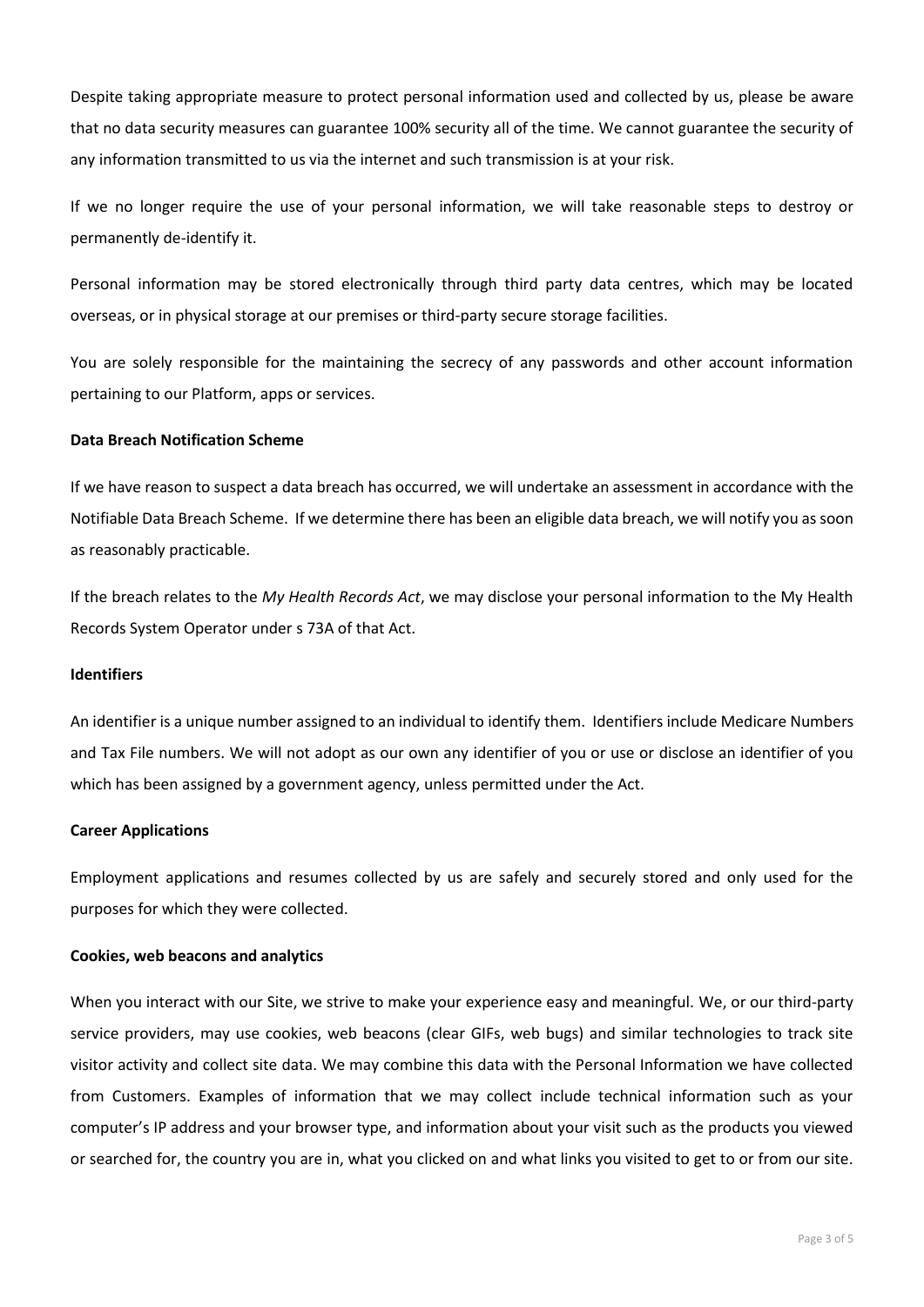If we identify you with this information, any use or disclosure of that information will be in accordance with this Privacy Policy.

## **Third-party websites**

At times, our Site may contain links to other, third-party websites. Any access to and use of such linked websites is not governed by this Privacy Policy, but, instead, is governed by the privacy policies of those third-party websites. We are not responsible for the information practices of such third-party websites.

# **Marketing emails**

We may send you direct marketing emails and information about products and services that we consider may be of interest to you. These communications will only be sent via email and in accordance with applicable marketing laws, such as the Spam Act 2004 (Cth) as you consented to upon registering for our Services. If, at any time, you would like to stop receiving these promotional emails, you may follow the opt-out instructions contained in any such email. Please note that it may take up to 10 business days for us to process opt-out requests. If you opt-out of receiving emails or promotions from us, we still may send you email about your account, your account or any Services you have requested or received from us, or for other customer service purposes. We do not provide your personal information to other organisations for the purposes of direct marketing.

If you receive communications from us that you believe have been sent to you other than in accordance with this Privacy Policy, or in breach of any law, please contact us using the details provided below.

## **Consent to international transfer**

We may transfer your Personal Information to organisations in other countries. Recipients may include our related entities or employees, external service providers such as administration providers or information technology providers such as cloud storage and data processing. We only transfer information where we reasonably believe that the recipient is legally or contractually bound to principles that are substantially similar to the Australian Privacy Principles.

## **Changes to this policy**

We may change this Privacy Policy from time to time. Any updated versions of this Privacy Policy will be posted on our Site - you should check periodically to review our current Privacy Policy, which is effective as of the effective date listed above. Your continued use of any of our Site and Services constitutes your acceptance and understanding of the Privacy Policy as in effect at the time of your use. If we make any changes to this Privacy Policy that materially affect our practices with regard to the Personal Information we have previously collected from you, we will endeavour to provide you with notice in advance of such change by highlighting the change on the Site, or where practical, by emailing Customers. This policy current as of 13 December 2019.